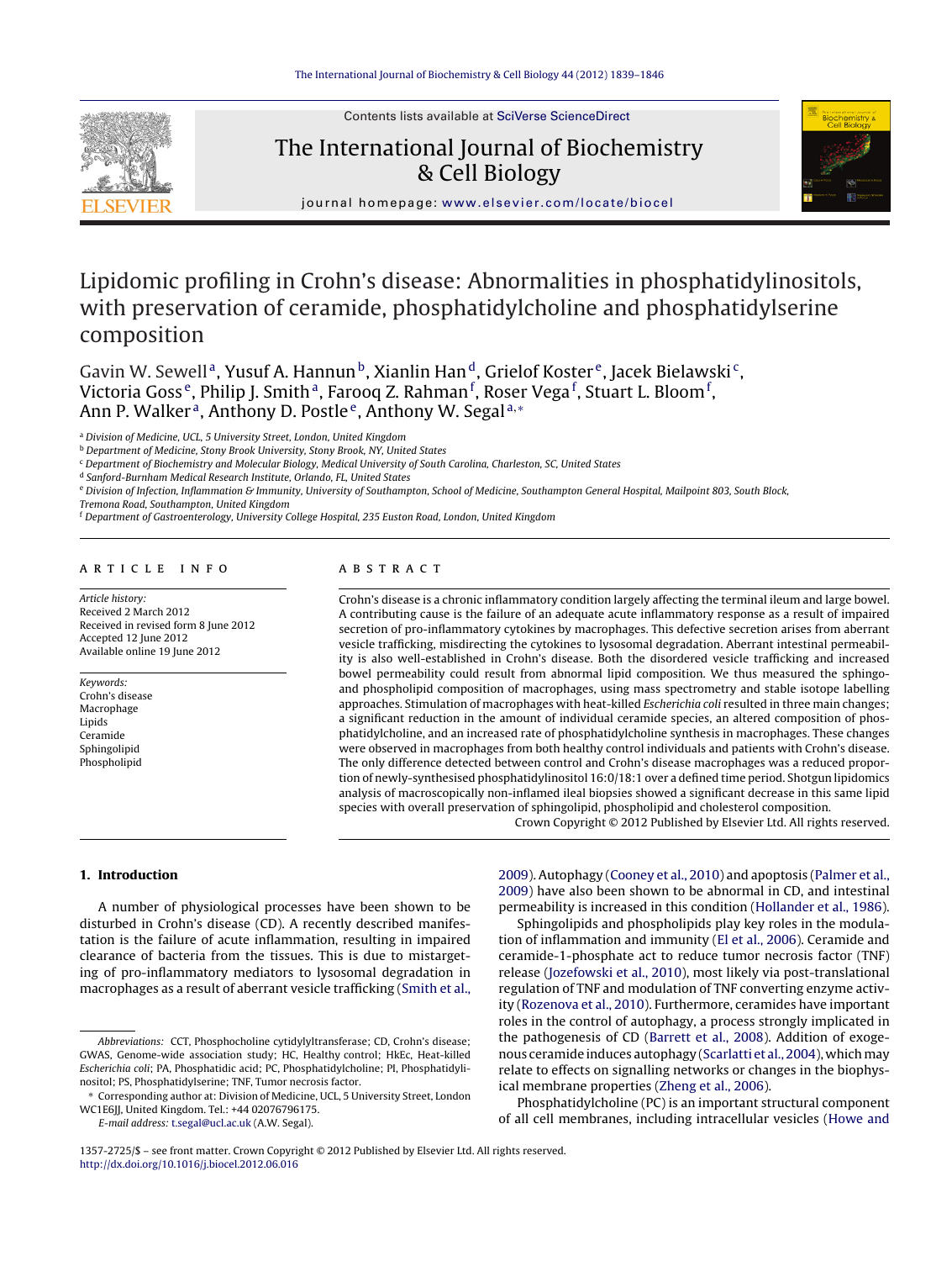[McMaster,](#page-7-0) [2001\).](#page-7-0) In macrophages, the generation of PC may play a role in differentiation ([Ecker](#page-7-0) et [al.,](#page-7-0) [2010\)](#page-7-0) and pro-inflammatory cytokine release [\(Tian](#page-7-0) et [al.,](#page-7-0) [2008\).](#page-7-0) Murine macrophages deficient in phosphocholine cytidylyltransferase (CCT- $\alpha$ ) secrete reduced levels of TNF and IL-6 in response to lipopolysaccharide (LPS) stimulation, as a result of abnormal post-translational processing and retention of these molecules in the Golgi apparatus, similar to the situation observed in CD macrophages.

Phosphatidylinositol (PI) is an important structural phospholipid, and also a substrate for lipid kinases and phosphatases, which can generate phosphoinositide derivatives (PIPs). PIPs are critical second messenger molecules in pathways involved in the control of cytoskeletal re-organisation and membrane trafficking ([Odorizzi](#page-7-0) et [al.,](#page-7-0) [2000\).](#page-7-0) PI 3-kinase, an enzyme that converts PI species to phosphatidylinositol-3,4,5-trisphosphate, is important for TNF trafficking from the Golgi apparatus to the plasma membrane in macrophages [\(Low](#page-7-0) et [al.,](#page-7-0) [2010\).](#page-7-0)

Various studies have suggested alterations in lipid metabolism in CD. Positive correlations exist between dietary fat consumption and the development of CD [\(Amre](#page-6-0) et [al.,](#page-6-0) [2007;](#page-6-0) [Shoda](#page-6-0) et [al.,](#page-6-0) [1996\).](#page-6-0) Genome-wide association studies (GWAS) have identified CD-associated variants in loci containing genes related to lipid metabolism. Specifically, a locus containing the ORMDL3 gene confers susceptibility to CD [\(Barrett](#page-6-0) et [al.,](#page-6-0) [2008\).](#page-6-0) ORM genes are involved in sphingolipid homeostasis; the ORM proteins encoded by these genes act as negative regulators of sphingolipid metabolism ([Breslow](#page-7-0) et [al.,](#page-7-0) [2010\).](#page-7-0) Furthermore, the recent GWAS meta-analysis identified a CD-associated SNP in close proximity to FADS1 ([Franke](#page-7-0) et [al.,](#page-7-0) [2010\),](#page-7-0) which encodes the fatty acid desaturase 1 enzyme. Genetic variation in this gene is associated with alterations in the fatty acid composition in serum phospholipids ([Schaeffer](#page-7-0) et [al.,](#page-7-0) [2006\).](#page-7-0)

Studies conducted on biological samples have demonstrated decreased membrane fluidity in erythrocytes from CD patients, with concomitant increases in sphingomyelin and reductions in phosphatidylcholine and polyunsaturated acyl chains of phospholipid ([Aozaki,](#page-6-0) [1989\).](#page-6-0) Increased concentrations of lactosylceramide have been reported in bowel biopsies from CD patients [\(Stevens](#page-7-0) et [al.,](#page-7-0) [1988\),](#page-7-0) although it is possible that these changes were secondary to inflammation. There is somewhat conflicting evidence describing fatty acid abnormalities in CD, including in plasma phospholipids ([Esteve-Comas](#page-7-0) et [al.,](#page-7-0) [1992,](#page-7-0) [1993;](#page-7-0) [Geerling](#page-7-0) et [al.,](#page-7-0) [1999\)](#page-7-0) and PBMCs [\(Trebble](#page-7-0) et [al.,](#page-7-0) [2004\).](#page-7-0) Lipids from adipose and lymphoid tissues contain more saturated but fewer polyunsaturated fatty acids, with preferential depletion of n-6 polyunsaturates in lymphoid tissue [\(Westcott](#page-7-0) et [al.,](#page-7-0) [2005\).](#page-7-0)

Macrophage phospholipid and sphingolipid composition have not been previously investigated in CD. Given the possibility that macrophage sphingolipid or phospholipid composition could underlie the defective cytokine secretion from macrophages that is observed in CD, these molecules were quantified using high performance liquid chromatography tandem mass spectrometry (HPLC-MS). Phospholipid composition and dynamics were investigated using stable isotope labelling and electrospray ionisation mass spectrometry (ESI-MS).

## **2. Materials and methods**

### 2.1. Subject recruitment and selection

Patients from University College London Hospitals Foundation NHS Trust fulfilled criteria for the diagnosis of CD ([Lennard-Jones,](#page-7-0) [1989\).](#page-7-0) All patients in the macrophage studies were between 18 and 75 years of age and had quiescent disease, as determined by the Harvey-Bradshaw disease activity index of <3 [\(Harvey](#page-7-0) [and](#page-7-0)

#### **Table 1**

Demographics of patients. Demographics of patients and healthy controls (HC) included in (A) sphingolipid study, (B) phospholipid studies and (C) shotgun lipidomics study.

| A                      |              |           |                 |           |  |  |  |
|------------------------|--------------|-----------|-----------------|-----------|--|--|--|
|                        | Unstimulated |           | HkEc stimulated |           |  |  |  |
|                        | HC           | CD        | HC              | <b>CD</b> |  |  |  |
| Number                 | 7            | 8         | 7               | 12        |  |  |  |
| M: F                   | 5:2          | 4:4       | 5:2             | 6:6       |  |  |  |
| Mean age               | 44.1         | 36.2      | 44.1            | 39.7      |  |  |  |
| Age standard deviation | 15.6         | 12.9      | 15.6            | 14.8      |  |  |  |
| Age range              | $23 - 63$    | $19 - 63$ | $23 - 63$       | $19 - 65$ |  |  |  |
| Smokers                | 0            | O         | O               |           |  |  |  |
| Treatment              |              |           |                 |           |  |  |  |
| No medication          |              | 2         |                 | 4         |  |  |  |
| 5-ASA                  |              | 6         |                 | 8         |  |  |  |

B

|                               | Unstimulated |           |           | HkEc stimulated |  |
|-------------------------------|--------------|-----------|-----------|-----------------|--|
|                               | HC           | <b>CD</b> | HC.       | <b>CD</b>       |  |
| Number                        | 10           | 13        | 7         | 8               |  |
| M: F                          | 5:5          | 6:7       | 5:2       | 4:4             |  |
| Mean age                      | 33.5         | 36.5      | 34.8      | 35.1            |  |
| Age standard deviation        | 9.2          | 13.7      | 10.4      | 11.6            |  |
| Age range                     | $22 - 55$    | $23 - 70$ | $22 - 55$ | $23 - 61$       |  |
| Smokers                       | 1            |           | 0         |                 |  |
| Treatment                     |              |           |           |                 |  |
| No medication                 |              | 6         |           | 3               |  |
| 5-ASA                         |              | 7         |           | 5               |  |
| Mean BMI                      | 23.7         | 23.3      | 23.3      | 23.3            |  |
| <b>BMI</b> standard deviation | 3.5          | 3.0       | 3.8       | 3.7             |  |
| <b>BMI</b> range              | 17.8-30.5    | 19.4-29.4 | 17.8-30.5 | $19.4 - 29.4$   |  |

| C                              |                |  |  |  |  |
|--------------------------------|----------------|--|--|--|--|
| HC                             | <b>CD</b>      |  |  |  |  |
| 5<br>Number                    | 5              |  |  |  |  |
| M: F<br>1:4                    | 3:2            |  |  |  |  |
| 40.0<br>Mean age               | 33.1           |  |  |  |  |
| Age standard deviation<br>17.8 | 10.1           |  |  |  |  |
| $21 - 54$<br>Age range         | $20 - 46$      |  |  |  |  |
| Smokers<br>$\Omega$            | $\Omega$       |  |  |  |  |
| Treatment                      |                |  |  |  |  |
| No medication                  | 3              |  |  |  |  |
| 5-ASA                          |                |  |  |  |  |
| Methotrexate                   |                |  |  |  |  |
| Previous resection             | $\overline{2}$ |  |  |  |  |
| Active disease                 | $\overline{2}$ |  |  |  |  |

[Bradshaw,](#page-7-0) [1980\),](#page-7-0) and were receiving either no treatment or a stable dose (for the preceding 3 months) of 5-aminosalicylates (5-ASA) alone. Healthy volunteers were between 18 and 75 years of age and were not receiving immunosuppressant medication. Demographics of patients included in these studies are shown (Table 1).

For shotgun lipidomics investigations, ileal biopsies were obtained from CD patients ( $n=5$ ) and control individuals ( $n=5$ ). Two of the patients had macroscopic and microscopic evidence of active disease; the remaining patients had macroscopic and histologic features consistent with quiescent disease. Three patients were receiving no treatment, one was receiving 5-aminosalicylates and one was receiving methotrexate. Two patients had previous ileal resections; in these cases biopsies from the neoterminal ileum were obtained. In all cases biopsies were taken from macroscopically non-inflamed bowel.

Ethical approval was obtained from the Joint UCL/UCLH Committees on the Ethics of Human Research (project number 02/0324). No subject was studied more than once in each of the different sets of experiments.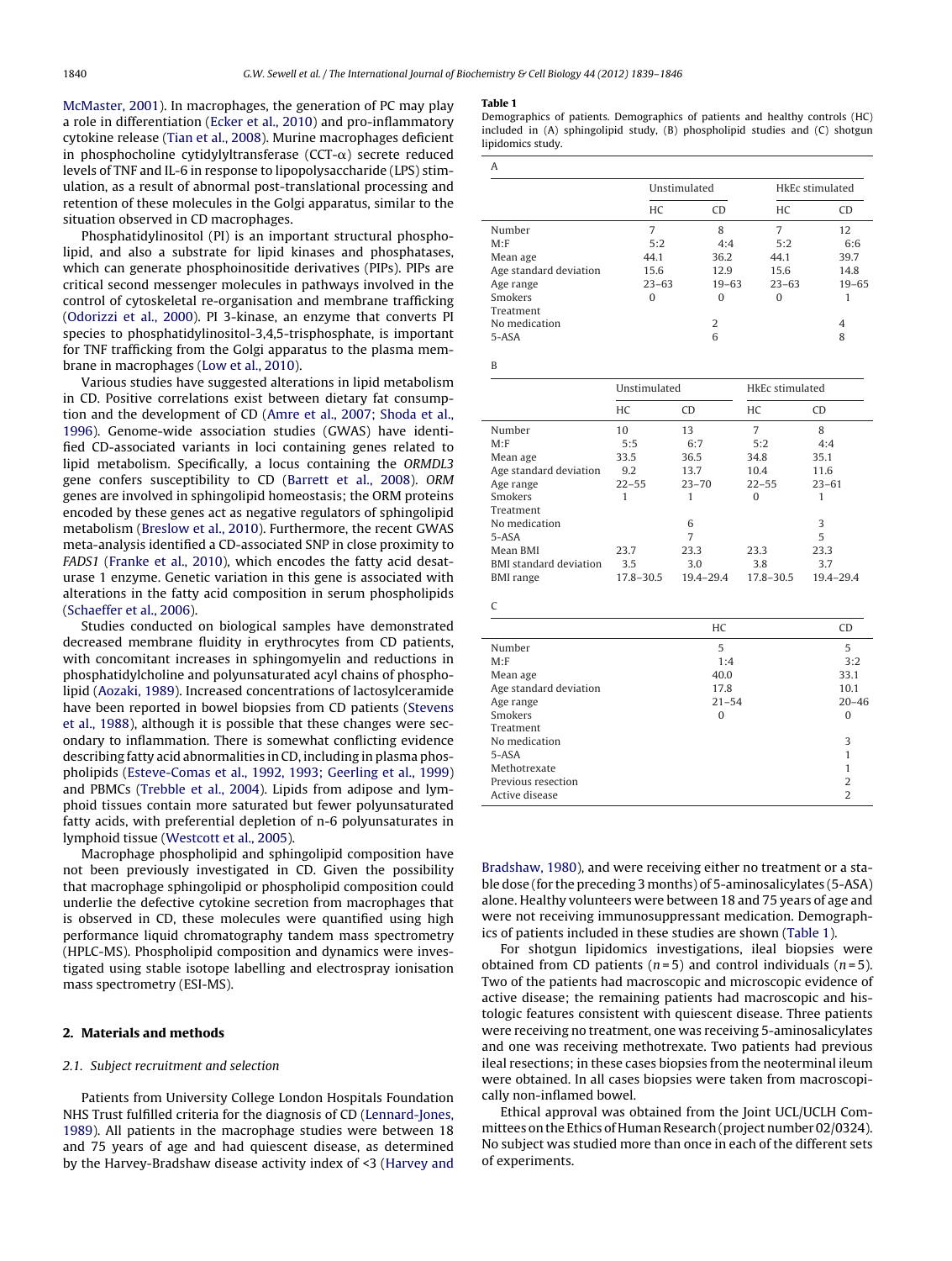#### 2.2. Primary macrophage isolation, culture and stimulation

Peripheral blood mononuclear cells were isolated from venous blood samples as previously described [\(Smith](#page-7-0) et [al.,](#page-7-0) [2009\).](#page-7-0) After 5 days of culture, cells were harvested, resuspended in X-Vivo-15 medium (Cambrex, MD, USA) and plated into BD Falcon<sup>TM</sup> culture plates.

#### 2.3. Sphingolipid analysis of cultured macrophages

Monocyte-derived macrophages were stimulated for 4 h with heat-killed Escherichia coli (HkEc), as previously described ([Smith](#page-7-0) et [al.,](#page-7-0) [2009\).](#page-7-0) Cells were harvested in PBS, resuspended in 200  $\mu$ l PBS and sonicated. 10  $\mu$ l aliquots were obtained for protein determination.

The ceramide content of the solution remaining was determined using HPLC-MS by established methods [\(Bielawski](#page-6-0) et [al.,](#page-6-0) [2009\).](#page-6-0) Samples were quantified by HPLC-MS on a Thermo Finnigan TSQ 7000 triple quadrupole mass spectrometer operating in a Multiple Reaction Monitoring positive ionisation mode. Sphingolipid concentrations were normalised in relation to total protein concentrations.

#### 2.4. BCA assay

The protein content of samples was determined using the bicinchoninic acid (BCA) assay (Thermo Fisher Scientific Inc) with bovine serum albumin as standard.

## 2.5. Preparation of samples for phospholipid analysis and stable isotope incubation

After overnight incubation, medium was removed and replaced with X-vivo-15 (Cambrex) supplemented with deuterated choline (methyl-D<sub>9</sub>-choline, 100  $\mu$ g/ml, Sigma Aldrich), deuterated inositol  $(myo-D<sub>6</sub>-inositol, 100 µg/ml, C/D/N$  isotopes, Quebec) and deuterated serine (serine-D<sub>3</sub>, 100  $\mu$ g/ml C/D/N isotopes), in the presence or absence of HkEc (2.5:1).

Macrophages were incubated with the stable isotope-labelled compounds for 3 h at 37 °C in an atmosphere of 5% (v/v)  $CO_2$ . Subsequently, medium was removed and cells were washed with Hanks Balanced Salt Solution (Invitrogen). The cells were lysed in 1 ml ice-cold methanol for lipid extractions.

## 2.6. Phospholipid extraction and analysis by electrospray ionisation mass spectrometry

Total lipid was extracted from macrophages using chloroform and methanol as described previously [\(Bligh](#page-7-0) [and](#page-7-0) [Dyer,](#page-7-0) [1959\).](#page-7-0) Samples were reconstituted in 30  $\mu$ l of a solution containing 20% butanol, 60% methanol, 16% water and 4% concentrated aqueous  $NH<sub>3</sub>$  and introduced by direct infusion into a triple quadrupole mass spectrometer (Quattro Ultima, Micromass, UK) equipped with a nanoflow electrospray ionisation interface.

Phospholipid and neutral lipid species, both endogenous and with incorporated stable isotope-labelled substrates, were selectively detected and quantified from a variety of precursor (P) and neutral loss (NL) scans. Phosphatidylcholine (PC) was analysed in positive ionisation as P184+ and P193+ scans for endogenous and newly synthesised  $(D<sub>9</sub>)$  PC. Phosphatidylinositol (PI) and phosphatidylserine (PS) were analysed in negative ionisation, as P241 and P247- scans for endogenous PI and newly synthesised  $(D_6)$  PI respectively, and NL87- and NL90- for endogenous PS and newly synthesised  $(D_3)$  PS respectively. Data were processed using Mass-Lynx software (Waters) and analysed using a custom-designed macro ([Postle](#page-7-0) et [al.,](#page-7-0) [2011\).](#page-7-0) Correction for the  $^{13}$ C isotope was performed prior to calculation of percentage composition and incorporation of labelled phospholipid head groups. The fractional incorporations of methyl-D<sub>9</sub>-choline, myo-D<sub>6</sub>-inositol and serine-D<sub>3</sub> into PC, PI and PS species respectively were calculated relative to the total abundance. Only species of PC, PI and PS that constituted >2% of the total molar percentage of PC, PI or PS respectively were considered quantifiable.

### 2.7. Shotgun lipidomics analysis of ileal biopsies

Shotgun lipidomics analysis was performed as described previously ([Han](#page-7-0) [et](#page-7-0) al., [2004\).](#page-7-0) Briefly, samples were homogenised in 1 ml ice-cold 50 mmol/l LiCl. Protein content was determined using the BCA assay. Internal standards, including dimyristoylphosphatidylcholine (15 nmol/mg protein), dimyristoylphosphatidylserine (1 nmol/mg protein), 1,2-dipentadecanoyl-sn-glycero-3-phosphoglycerol (4.2 nmol/mg protein), 1,2-dipentadecanoyl-sn-glycero-3 phosphoethanolamine (18.75 nmol/mg protein), 17C18 ceramide (40 pmol/mg protein) and triheptadecenoylglycerol (10 nmol/mg protein) were added and lipid extraction performed with a modified Bligh and Dyer procedure. ESI-MS was performed using a triple-quadrupole mass spectrometer (ThermoElectron TSQ Quantum Ultra, San Jose, CA, USA) [\(Han](#page-7-0) et [al.,](#page-7-0) [2004\).](#page-7-0)

#### 2.8. Statistical analysis

Statistical analysis was determined using a paired or unpaired student t-test in Microsoft Excel as appropriate. A  $p$ -value of  $p < 0.05$ was considered statistically significant. For shotgun lipidomics experiments, a threshold *p*-value of  $p < 0.01$  was used.

## **3. Results**

## 3.1. Sphingolipid composition of macrophages is altered after stimulation with E. coli but does not differ between HC and CD macrophages

The predominant ceramide species in both healthy control (HC) and CD macrophages were the C16:0, C24:0 and C24:1 ceramides [\(Fig.](#page-3-0) 1A and B). There were no significant differences in the mean amounts of any ceramide species, dihydroceramide or sphingoid base ([Fig.](#page-3-0) 1C and D) or total ceramide (Fig. 1E) between HC ( $n = 7$ ) and CD ( $n = 8$ ) macrophages in the unstimulated state.

Stimulation of HC macrophages with HkEc for 4 h resulted in a significant reduction in C16:0 ( $p$  < 0.05), C24:0 ( $p$  < 0.05) and C24:1 ( $p$  < 0.01) ceramide species, and a significant increase in dihydrosphingosine ( $p$ <0.01) (Supplementary Fig. 1). Similarly, stimulation of CD macrophages with HkEc resulted in a significant reduction in C24:0 ( $p$  < 0.05) and C24:1 ( $p$  < 0.001) ceramides, with a concomitant increase in dihydrosphingosine content  $(p < 0.05)$ (Supplementary Fig. 1). There were no significant differences in the mean amounts of individual ceramide and dihydroceramide species (Supplementary Fig. 2A), sphingoid bases (Supplementary Fig. 2B), and total ceramide content (Supplementary Fig. 2C) between HC and CD macrophages in the HkEc stimulated state.

## 3.2. Macrophage phosphatidylcholine composition and dynamics alter following stimulation with E. coli, but are unchanged in Crohn's disease

Endogenous and newly synthesised PC species over a 3 h time period were determined from precursor scans of  $m/z$  184+ and  $m/z$ 193+ respectively. Representative PC spectra generated as precursor scans of  $m/z$  184+ and 193+ are shown (Supplementary Fig. 3A and B). The predominant peaks at  $m/z$  760.8 and 786.8 correspond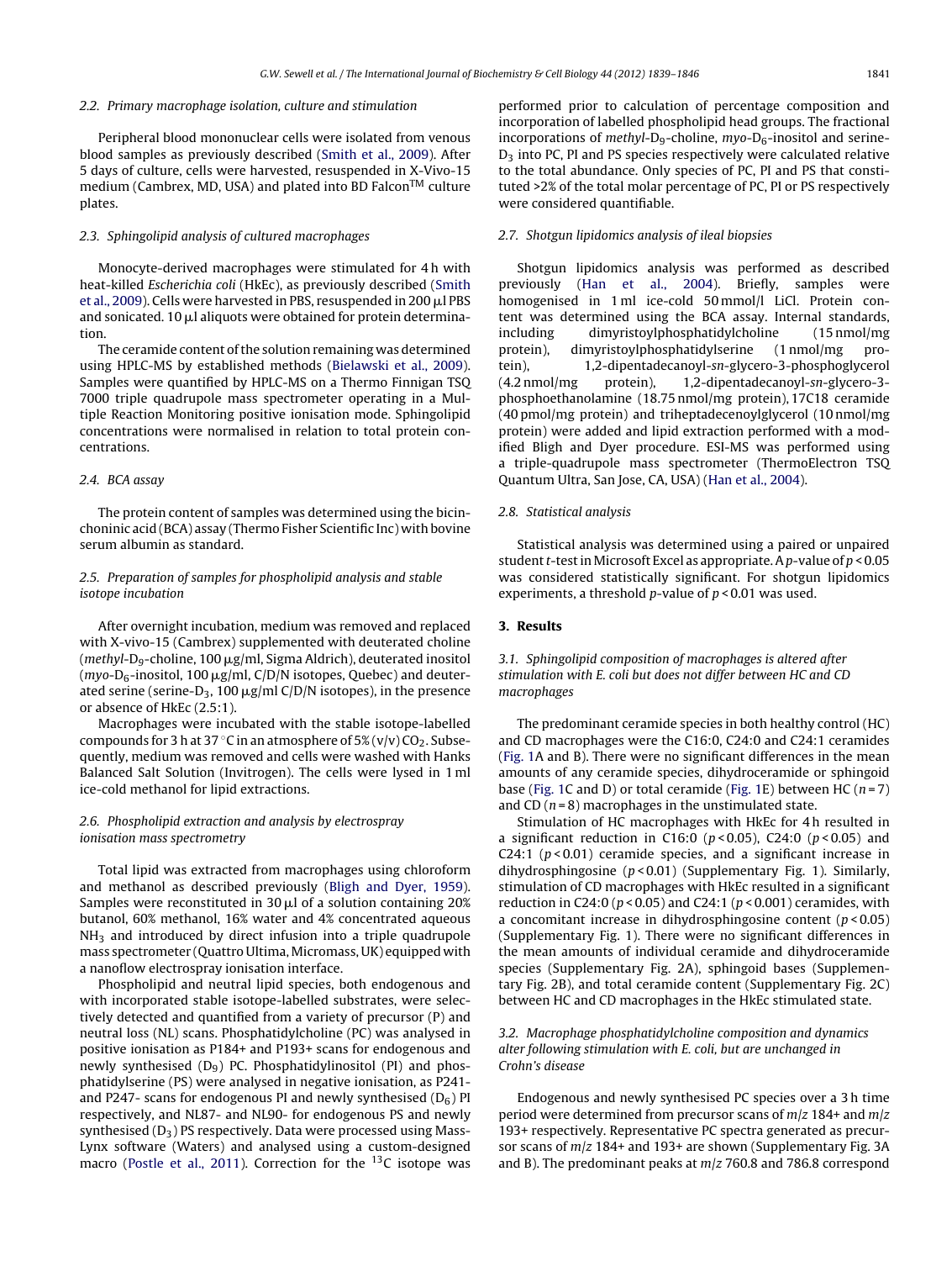<span id="page-3-0"></span>

**Fig. 1.** Ceramide and sphingoid base composition of CD macrophages is unaltered. The amounts of individual ceramide species were quantified in HC (n = 7) and CD (n = 8) macrophages by HPLC-MS. (A and B) Pie charts depicting the proportion of various ceramides in HC and CD macrophages respectively, expressed as a percentage of the total amount of ceramide detected. (C) The amounts of individual ceramide species (in pmol/mg protein) in unstimulated HC and CD macrophages. No significant differences were identified between HC and CD. (D) The amounts of sphingosine (Sph) and dihydrosphingosine (dhSph) in HC and CD macrophages. (E) Total amounts of ceramide in HC and CD macrophages. Results are expressed as mean + SEM.

to endogenous PC 16:0/18:1 and PC 18:0/18:2 (or PC 18:1/18:1) species respectively. PC species newly synthesised over the three hour time period can clearly be distinguished from endogenous PC, using the  $m/z$  193+ precursor scan. The peaks at  $m/z$  769.8 and  $m/z$  795.8 correspond to newly synthesised PC 16:0/18:1 and PC 18:0/18:2 species respectively.

In unstimulated HC ( $n = 10$ ) and CD ( $n = 13$ ) macrophages, the predominant endogenous PC species were PC 16:0/16:0, PC 16:0/18:1 and PC 18:0/18:2 ([Fig.](#page-4-0) 2A). There were no significant differences in the molar percentage of any endogenous PC species between HC and CD macrophages. Stimulation with HkEc caused a reduction in the molar percentage of endogenous PC 16:0/20:4 in HC ( $p$  < 0.05) and CD ( $p$  < 0.05) macrophages. No significant differences were identified between CD and HC macrophages.

The profile of newly synthesised PC species was similar to that of the endogenous PC profile of HC and CD macrophages. PC 16:0/18:1 and PC16:0/18:2 were the predominant newlysynthesised species in HC and CD macrophages [\(Fig.](#page-4-0) 2 B). Stimulation with HkEc increased the proportion of PC 16:0/18:1 synthesised in HC macrophages, and increased the fraction of synthesised PC 16:0/16:1 in CD cells. There were no significant differences in the molar percentage of any species between HC and CD macrophages, either in the unstimulated state or after stimulation with HkEc.

The incorporation of methyl-D<sub>9</sub>-choline into PC was also determined over 3 h in HC and CD macrophages, as a measure of the global rate of synthesis of all PC species (Supplementary Fig. 4). The mean fractional incorporation of  $methyl-D<sub>9</sub>$ -choline into PC,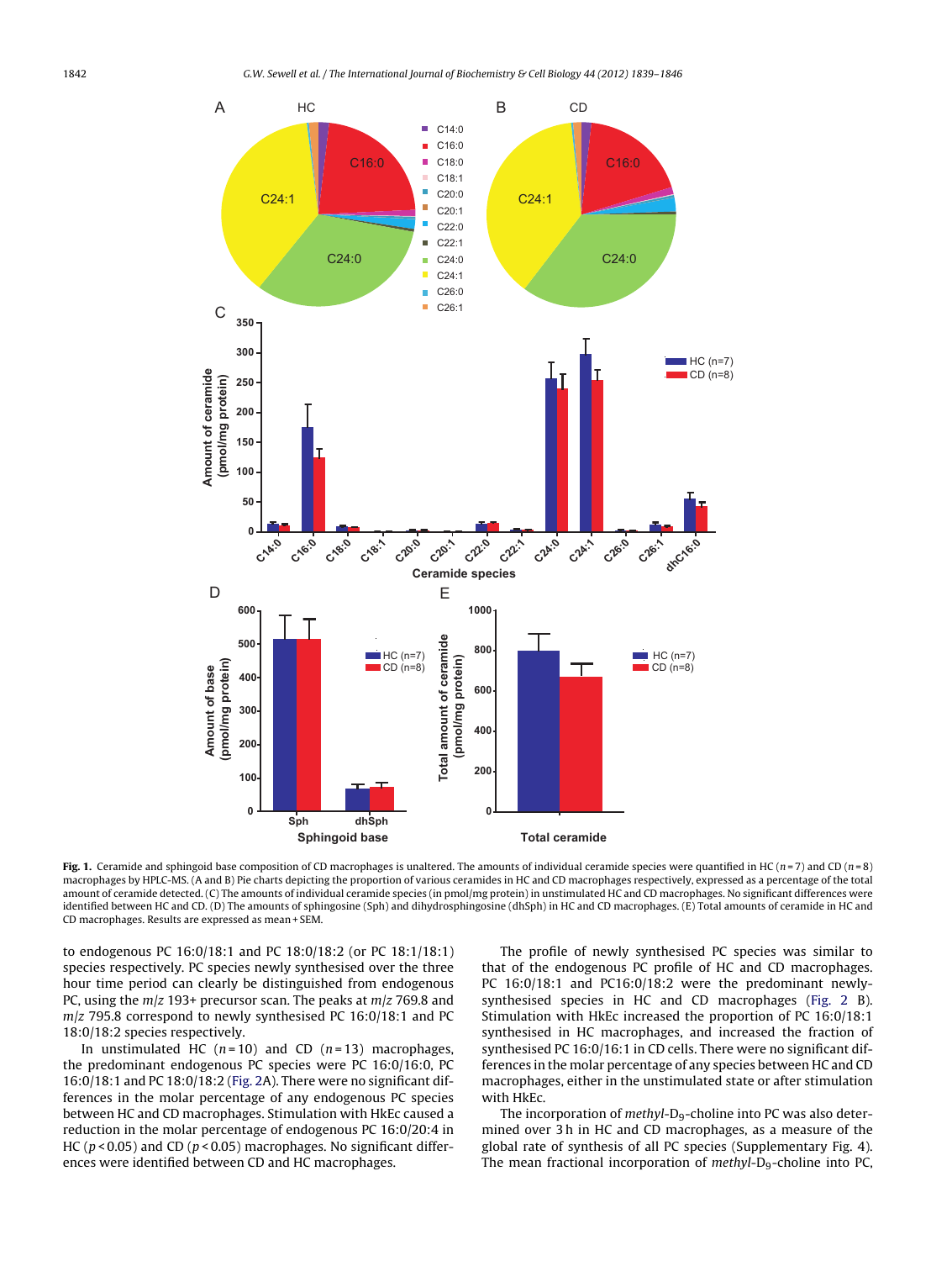<span id="page-4-0"></span>

**Fig. 2.** Composition of endogenous and newly synthesised PC in HC and CD macrophages, in the presence and absence of HkEc. Composition of (A) endogenous PC, consisting of various carbon chain length fatty acid species, and (B) newly synthesised  $(D_9)$  PC in unstimulated (HC  $n = 10$ , CD  $n = 13$ ) and HkEc-stimulated (HC  $n = 7$ , CD  $n = 8$ ) macrophages, expressed as a molar percentage of total PC. Results are mean + SEM.  $*$  indicates  $p < 0.05$ .

thus rates of PC synthesis, were equivalent between HC and CD cells. Stimulation with HkEc increased the mean fractional incorporation of methyl-D<sub>9</sub>-choline into PC in HC macrophages ( $p < 0.01$ ), and CD macrophages ( $p$  < 0.01) compared to unstimulated cells. Stimulation was therefore associated with an increased rate of PC synthesis; although no significant differences were observed between HC and CD macrophages.

## 3.3. Phosphatidylserine composition and dynamics do not differ between HC and CD macrophages

Neutral loss scans of  $m/z$  87 and  $m/z$  90 were used to determine the profile of endogenous and newly synthesised PS species respectively in HC and CD macrophages. A representative neutral loss scan of  $m/z$  87- is shown (Supplementary Fig. 5A); the peak at  $m/z$  788.9 corresponding to the predominant endogenous PS species (18:0/18:1). A representative neutral loss scan of  $m/z$  90is also shown (Supplementary Fig. 5B); peaks at  $m/z$  763.8, 789.9, 791.9 and 813.9 correspond to the predominant newly synthesised species PS 16:0/18:1, PS 18:0/18:2, PS 18:0/18:1 and PS 18:0/20:4. There were no significant differences in the molar percentage of any PS species between unstimulated HC and CD macrophages (Fig. 3A). There were no alterations in any endogenous PS species after stimulation with HkEc, and no significant differences between HC and CD macrophages in the stimulated state.

The predominant newly synthesised PS species over the 3 h time period in unstimulated HC and CD macrophages included PS



**Fig. 3.** Composition of endogenous and newly synthesised PS in HC and CD macrophages, in the presence and absence of HkEc. Composition of (A) endogenous PS and (B) synthesised (D<sub>3</sub>) PS, in unstimulated (HC  $n=7$ , CD  $n=9$ ) and HkEc-stimulated (HC  $n = 6$ , CD  $n = 5$ ) macrophages. Results are expressed as a molar percentage of total PS and are mean + SEM. No statistically significant differences were identified between HC and CD.

16:0/18:1, PS 18:0/18:1, PS 18:0/18:2 and PS 18:0/20:4 species (Fig. 3B). No significant differences were observed in the molar percentage composition of any PS species between unstimulated HC and CD macrophages. The profiles of the newly synthesised PS species were comparable between unstimulated and HkEcstimulated macrophages, and similarly there were no differences in the molar percentage of any PS species between HC and CD macrophages. The rates of PS synthesis over 3 h were inferred from the fractional incorporation of serine- $D_3$  within the total PS (Supplementary Fig. 6). There were no differences between HC and CD macrophages and, in contrast to PC, no alterations with HkEc stimulation.

## 3.4. Analysis of PI in HC and CD macrophages

The composition of endogenous and newly synthesised PI species was determined by precursor scans of  $m/z$  241- and  $m/z$ 247- respectively in HC and CD macrophages (Supplementary Fig. 7). The predominant endogenous PI species detected was PI 18:0/20:4, making up  $42.9 \pm 2.7$ % and  $44.0 \pm 1.8$ % of the total native PI in HC and CD macrophages respectively. The endogenous PI profiles were equivalent between HC and CD macrophages, and the composition was unaltered after HkEc stimulation ([Fig.](#page-5-0) 4A).

The profile of newly synthesised PI species was strikingly different to that of endogenous PI, in both HC and CD macrophages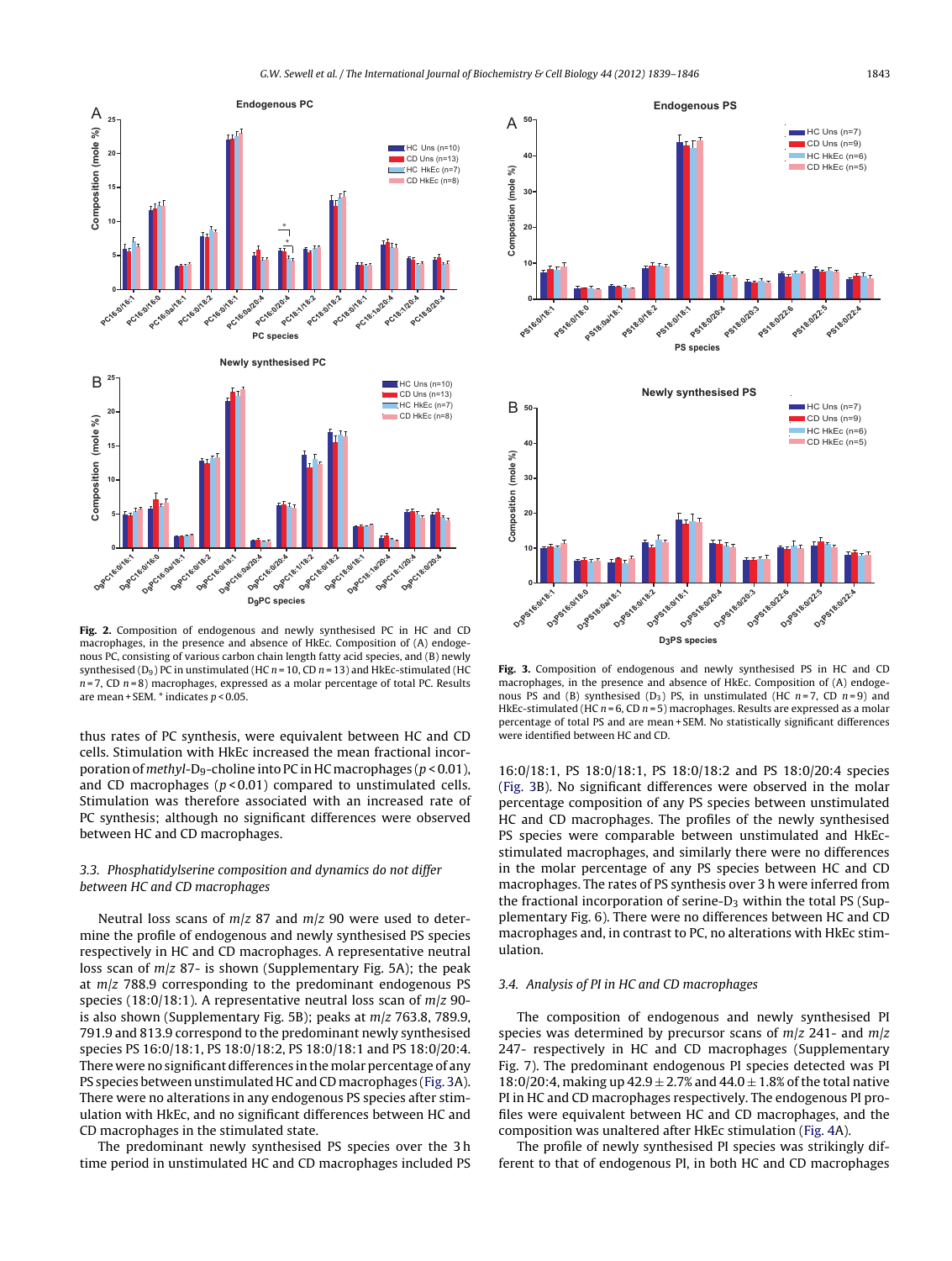<span id="page-5-0"></span>

**Fig. 4.** Composition of endogenous and newly synthesised PI in HC and CD macrophages, in the presence and absence of HkEc. Composition of (A) endogenous PI and (B) newly synthesised PI in unstimulated (HC  $n=7$ , CD  $n=9$ ) and HkEc-stimulated (HC  $n = 6$ , CD  $n = 5$ ) macrophages. Results are expressed as a molar percentage of the total PI and are mean + SEM.  $*$  indicates  $p < 0.05$ .

(Fig. 4B). In contrast to endogenous PI, no single species predominated; PI 18:0/20:4 accounted for only  $12.3 \pm 1.1\%$  of the newly synthesised PI in HC macrophages and  $12.9 \pm 1.8\%$  in CD macrophages. 11 additional species accounted for the remaining newly synthesised PI. The proportion of newly synthesised PI 16:0/18:1 was significantly reduced in CD macrophages compared to HC in the unstimulated state  $(p < 0.05)$  (Fig. 4B).

The fractional incorporation of  $mvo-D<sub>6</sub>$ -inositol into total cellular PI was calculated as a measure for the global rate of PI synthesis (Supplementary Fig. 8). The mean fractional incorporation of myo- $D_6$ -inositol as a percentage of the total PI was  $16.1 \pm 2.3\%$  in HC and  $15.5 \pm 1.5\%$  in CD macrophages over 3 h, indicating equivalent overall rates of PI synthesis in HC and CD. In contrast to PC, there was no alteration in the percentage incorporation after stimulation with HkEc, indicating comparable rates of PI synthesis in unstimulated and HkEc-stimulated macrophages.

### 3.5. Shotgun lipidomics analysis of ileal biopsies

Whilst the overall amounts of PC, PS, PG, phosphatidic acid (PA), cardiolipin (CL), sphingolipids and cholesterol in the biopsy samples did not differ between CD and HC (Fig. 5A), a significant reduction in PI 16:0/18:1 (as a percentage of total PI) was observed in CD compared to HC ( $p$  < 0.01) (Fig. 5B and C). This is the same species that showed reduced synthesis in CD macrophages compared to HC.



**Fig. 5.** Shotgun lipidomics analysis of ileal biopsies. (A) Total phospholipid (PC, PE, CL, PG, PA, PS), sphingolipid (sphingomyelin, SM and ceramide, Cer) and cholesterol (Chol) content did not differ between HC ( $n=5$ ) and CD ( $n=5$ ) patients. (B) Molar percentage composition of phosphatidylinositol(PI) species.(C) Reduced molar percentage of PI 16:0/18:1 in CD biopsies compared to HC. \*\* represents  $p < 0.01$ .

### **4. Discussion**

No gross abnormalities were identified in the endogenous ceramide, dihydroceramide or sphingoid base composition of CD macrophages, both in the unstimulated state and after stimulation with HkEc. In addition, macrophage PC and PS composition, and rates of PC and PS and PI synthesis, were unaltered in CD macrophages; it is therefore unlikely that gross defects in these lipids underlie the impaired cytokine release observed in CD. Although previous studies have indicated differences in the fatty acid profiles of plasma phospholipids [\(Geerling](#page-7-0) et [al.,](#page-7-0) [1999\)](#page-7-0) and PBMCs ([Trebble](#page-7-0) et [al.,](#page-7-0) [2004\)](#page-7-0) in CD patients, the inclusion of patients with active disease raises the possibility that the alterations observed could be a secondary phenomenon; indeed studies investigating quiescent patients have yielded conflicting results [\(Esteve-Comas](#page-7-0) et [al.,](#page-7-0) [1993\).](#page-7-0) Secondly the specific profiles of macrophage ceramides, PC, PS and PI were determined in this study, whereas others have addressed fatty acid composition in terms of the total percentage of fatty acids or phospholipid species.

In CD macrophages, the relative percentage of newly synthesised PI 16:0/18:1 was reduced compared to HC, although this was not associated with an alteration in either the overall rates of PI synthesis or the molar percentage of endogenous PI 16:0/18:1. Importantly, shotgun lipidomic analysis of ileal biopsy samples also revealed abnormalities in this PI species in CD, suggesting that the observed reduction represents a genuine abnormality in CD. The suggestion of an altered profile of PI synthesis in CD patients is intriguing as minor variations in PI content and composition can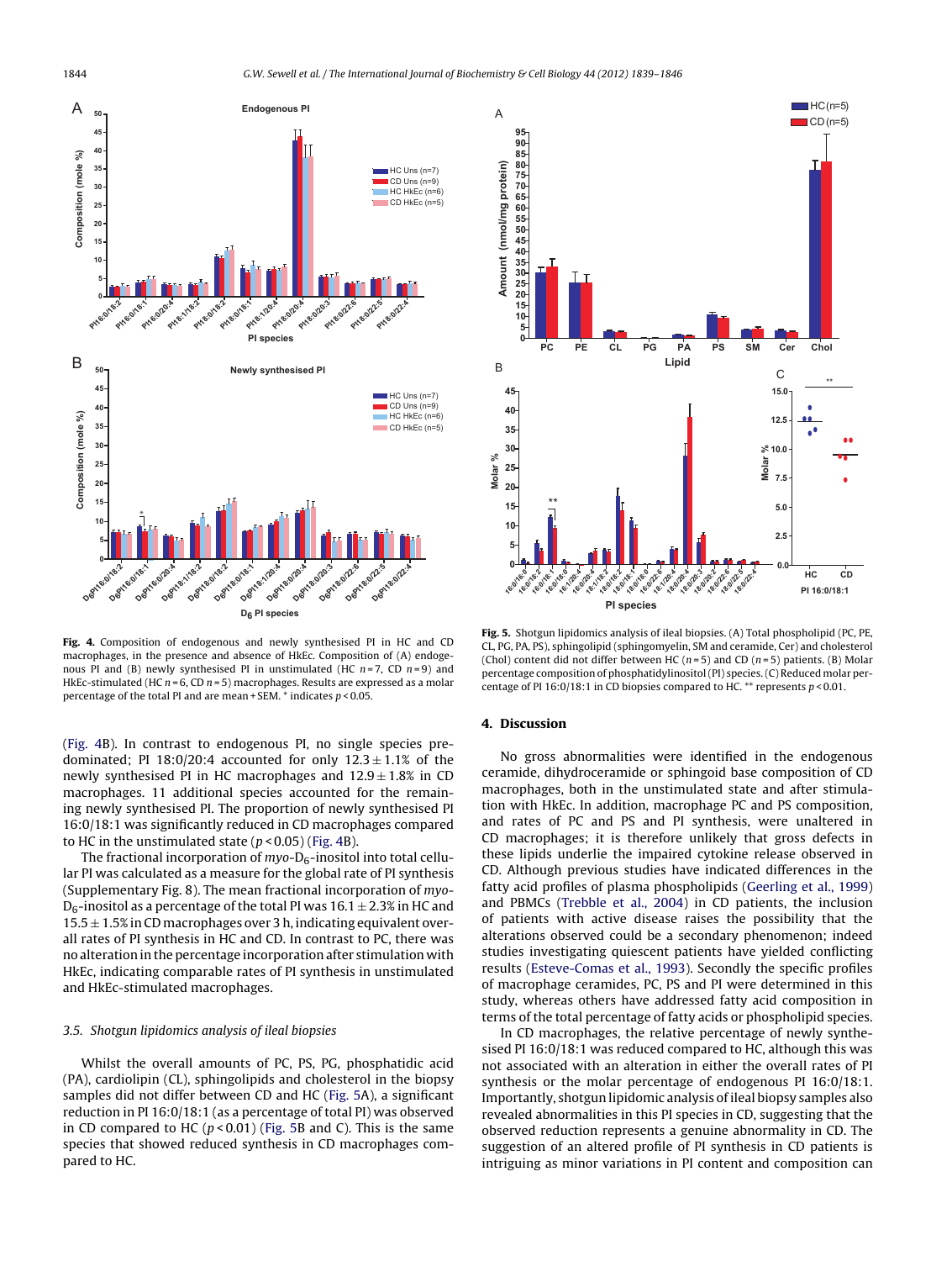<span id="page-6-0"></span>exert major effects on the physical properties of membrane systems ([Mulet](#page-7-0) et [al.,](#page-7-0) [2008\).](#page-7-0) It is known that the  $p110\delta$  isoform of PI 3kinase, an enzyme involved in the generation of 3-phosphorylated phosphatidylinositol derivatives, is important in the TNF secretory pathway ([Low](#page-7-0) et [al.,](#page-7-0) [2010\).](#page-7-0) It is therefore possible that altered PI dynamics could contribute to the impairment in pro-inflammatory cytokine secretion observed in CD.

We have developed a three-stage model for CD, in which the first stage is failure of intestinal barrier function followed by impaired acute inflammation [\(Sewell](#page-7-0) et [al.,](#page-7-0) [2009\).](#page-7-0) Phospholipids such as PI are important components of intestinal mucus as well as cellular components of the mucosa, and animal studies indicate a protective role for phospholipids in barrier function [\(Fabia](#page-7-0) et [al.,](#page-7-0) [1992\).](#page-7-0) It is plausible that abnormalities in the mucosal PI profile could alter membrane or mucus fluidity, facilitating ingress of luminal contents into the bowel wall directly; alternatively, such alterations could enhance susceptibility to damaging emulsifiers such as bile acids. Although alterations in the phospholipid composition of intestinal mucus have previously been associated with ulcerative colitis rather than CD [\(Braun](#page-7-0) et [al.,](#page-7-0) [2009\),](#page-7-0) PI composition was not determined in this study, which warrants further investigation.

The underlying mechanism of the reduced PI 16:0/18:1 observed in CD can only be speculated on at this stage. Given that the overall rate of PI synthesis is unchanged in CD macrophages, the difference could relate to an altered substrate preference of PI synthase in CD. Alternatively, abnormalities in the fatty acid metabolism pathway could lead to altered fatty acid availability for phospholipid synthesis. Notably, the recent GWAS meta-analysis identified a CD-associated SNP in a region containing the FADS1 (Fatty acid desaturase 1) gene [\(Franke](#page-7-0) et [al.,](#page-7-0) [2010\).](#page-7-0) This association adds credence to the hypothesis that fatty acid desaturation may be relevant in the pathogenesis of CD.

Stimulation of macrophages with HkEc was associated with alterations in ceramides and phospholipids, further implicating roles for these lipids in inflammation and innate immunity. LPS, TNF and IL-1 $\beta$  were previously shown to cause a rapid increase in the levels of ceramide in macrophage cell lines ([MacKichan](#page-7-0) [and](#page-7-0) [DeFranco,](#page-7-0) [1999\).](#page-7-0) In contrast with this previous work, HkEc stimulation in the present study was associated with a reduction in the C16:0, C24:0 and C24:1 ceramides, and a concomitant increase in dihydrosphingosine content. This difference could relate to differential effects of specific Toll-like receptor and HkEc stimulation on the sphingolipid pathway, or the different time frames investigated in the two studies.

Alterations in the phospholipid profile of macrophages observed after stimulation with HkEc included a reduction in the amount of endogenous PC 16:0/20:4. Recent application of lipidomic technologies to the activation of murine macrophages has demonstrated rapid generation of a wide range of eicosanoids and other oxylipins following mobilisation of arachidonate from major membrane phospholipids, including PC and PS [\(Rouzer](#page-7-0) et [al.,](#page-7-0) [2007\).](#page-7-0) The decreased content of PC 16:0/20:4 in both control and CD macrophages after E. coli activation is consistent with such arachidonate mobilisation. Intriguingly, the fractional synthesis of PC  $16:0/20:4$  from D<sub>9</sub>-choline was unchanged in these activated cells, even though the rate of total PC synthesis was increased, implying there was no apparent deficit of arachidonate availability for PC synthesis under these conditions.

Comparison of patterns of  $D<sub>9</sub>$ -choline incorporation into PC with the profile of endogenous PC composition indicated a degree of co-ordinated acyl remodelling, with enhanced initial synthesis of all three 18:2-containing species. Endogenous PC was relatively enriched in disaturated and ether-linked PC species, which were presumably all formed subsequently to initial PC synthesis de novo by a variety of acyl exchange mechanisms. The extent of such acyl remodelling was even more apparent for PS and PI synthesis. The

single species PS 18:0/18:1 accounted for over 40% of the total PS, but contributed less than 20% of PS synthesised from serine-D3. PS is formed by headgroup exchange from either PC or PE by the action of PS synthase [\(Hermansson](#page-7-0) et [al.,](#page-7-0) [2011\),](#page-7-0) but acyl exchange mechanisms in PS synthesis have not been previously identified. Similarly, PI 18:0/20:4 was >40% of total PI, but only 12% of PI synthesis from  $myo-D_6$ -inositol, substantiating previous suggestions that the high content of arachidonate in macrophage PI is maintained not by its synthesis de novo from myo-inositol but by direct acyl incorporation due to sequential activities of  $PLA<sub>2</sub>$  and acyltransferases enzymes, proposed from incorporation patterns of D<sub>8</sub>-arachidonate (Balgoma et al., 2008).

Overall, in spite of the previous differences in cytokine release and intestinal barrier function, no major differences in lipid composition and synthesis were observed between tissue samples from CD patients and healthy controls, and their responses to bacterial stimulation. In contrast to studies of elicited bone marrow or peritoneal macrophages, all samples in our study were from individual subjects, and inter-subject differences in lipid nutrition could contribute to the variation in observed lipid responses. Nevertheless, the results question the extent to which lipid mobilisation is obligatorily linked to macrophage activation, and suggest a subtle difference in phosphatidylinositol composition in CD which could have an important influence on cytokine release and mucosal barrier function.

## **Author contribution**

Macrophage experiments were conceived and designed by GWS, AWS and ADP. GWS, JB, APW and YH conducted sphingolipid experiments. Phospholipid experiments were conducted by GWS, PJS, GK, VG and ADP. The shotgun lipidomics studies were planned by AWS and XH. FZR, RV and SLB contributed materials to this study. Data were analysed by GS, XH, ADP, GK and JB. GS, ADP and AWS wrote the paper.

### **Acknowledgements**

We thank Tony Futerman, Al Merrill, Daniel Marks and Andrew Smith for helpful discussions, Bu Hayee, and Nuala O'Shea for taking blood in clinics, and Penelope Harrison, Carol McDonald and Jonathan Townsend for technical assistance. This work was supported by the Wellcome Trust (AWS) and NIH grant CA097132 (YH).

#### **Appendix A. Supplementary data**

Supplementary data associated with this article can be found, in the online version, at [http://dx.doi.org/10.1016/j.biocel.](http://dx.doi.org/10.1016/j.biocel.2012.06.016) [2012.06.016](http://dx.doi.org/10.1016/j.biocel.2012.06.016).

#### **References**

- Amre DK, D'Souza S, Morgan K, Seidman G, Lambrette P, Grimard G, et al. Imbalances in dietary consumption of fatty acids, vegetables, and fruits are associated with risk for Crohn's disease in children. American Journal of Gastroenterology 2007;102:2016–25.
- Aozaki S. Decreased membrane fluidity in erythrocytes from patients with Crohn's disease. Gastroenterologia Japonica 1989;24:246–54.
- Balgoma D, Montero O, Balboa MA, Balsinde J. Calcium-independent phospholipase A2-mediated formation of 1,2-diarachidonoyl-glycerophosphoinositol in monocytes. FEBS Journal 2008;275:6180–91.
- Barrett JC, Hansoul S, Nicolae DL, Cho JH, Duerr RH, Rioux JD, et al. Genome-wide association defines more than 30 distinct susceptibility loci for Crohn's disease. Nature Genetics 2008;40:955–62.
- Bielawski J, Pierce JS, Snider J, Rembiesa B, Szulc ZM, Bielawska A. Comprehensive quantitative analysis of bioactive sphingolipids by high-performance liquid chromatography-tandem mass spectrometry. Methods in Molecular Biology 2009;579:443–67.